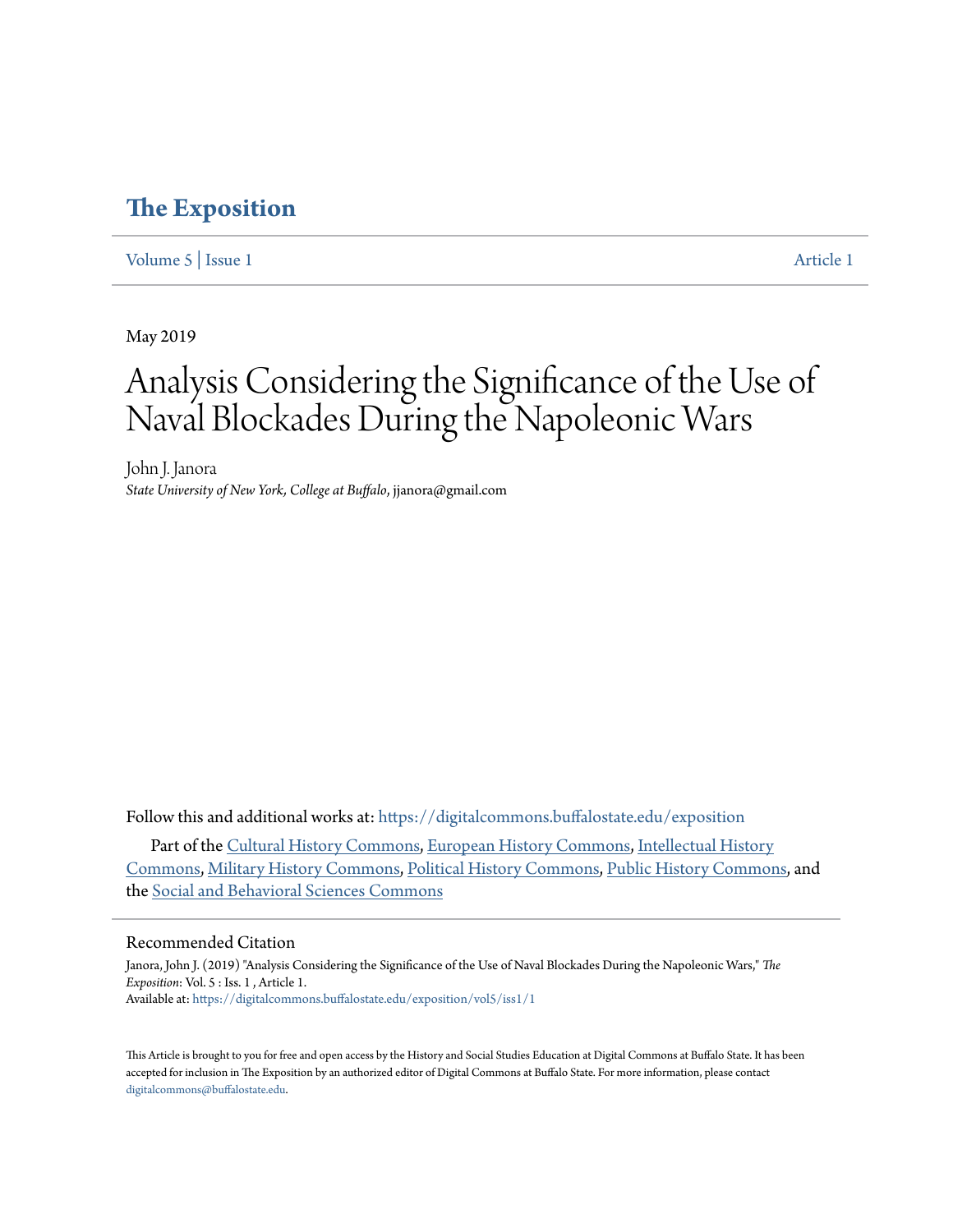## Analysis Considering the Significance of the Use of Naval Blockades During the Napoleonic Wars

### **Cover Page Footnote**

Andrew Lambert; H. Bicheno. The Oxford Companion to Military History. Online. N.A.M. Rodger. The Command of the Ocean: A Naval History of Britain, 1649-1815. p. 484. Edward Stanley Roscoe. "The Evolution of Commercial Blockade." The North American Review. p. 346. Edward Stanley Roscoe. "The Evolution of Commercial Blockade." The North American Review. p. 351. Charles Noble Gregory. "The Law of Blockade." The Yale Law Journal. p. 339-340. Michael N. Schmitt. "Aerial Blockades in Historical, Legal, and Practical Perspective." Journal of Legal Studies United States Air Force Academy. 21-86. p. 26. N.A.M. Rodger. The Command of the Ocean: A Naval History of Britain, 1649-1815. p. 482. Andrew Lambert. Nelson: Britannia's God of War. p. 31, 63, 73, 123. Andrew Lambert; H. Bicheno. The Oxford Companion to Military History. Online. N.A.M. Rodger. The Command of the Ocean: A Naval History of Britain, 1649-1815. p. 482. Andrew Lambert; H. Bicheno. The Oxford Companion to Military History. Online. N.A.M. Rodger. The Command of the Ocean: A Naval History of Britain, 1649-1815. p. 529. Andrew Lambert. Nelson: Britannia's God of War. p. 243, 254. Andrew Lambert. Nelson: Britannia's God of War. p. xxvi, p. 31, 224. Andrew Lambert; H. Bicheno. The Oxford Companion to Military History. Online. Arthur Herman. To Rule the Waves: How the British Navy Shaped the Modern World. p. 399. Andrew Lambert. Nelson: Britannia's God of War. p. 67. N.A.M. Rodger. The Command of the Ocean: A Naval History of Britain, 1649-1815. p. 526. C. I. Hamilton. "Anglo-French Seapower and the Declaration of Paris." The International History Review. p. 167. N.A.M. Rodger. The Command of the Ocean: A Naval History of Britain, 1649-1815. p. 551. Andrew Lambert; H. Bicheno. The Oxford Companion to Military History. Online. "Embargo Act." Britannica Academic, Encyclopædia Britannica. Online. "Continental System." World Encyclopedia. : Philip's. Oxford Reference. Online. Caledonian Mercury, "Swedish Proclamation." 12 Apr. 1810. British Library Newspapers. pg. 1. Online. "Embargo Act." Britannica Academic, Encyclopædia Britannica. Online. The Oxford Essential Dictionary of the U.S. Military. : Oxford University Press, 2001. Oxford Reference. Online. Michael N. Schmitt. "Aerial Blockades in Historical, Legal, and Practical Perspective." Journal of Legal Studies United States Air Force Academy. p. 26. N.A.M. Rodger. The Command of the Ocean: A Naval History of Britain, 1649-1815. p. 534, 560. Kevin H. O'Rourke. "War and Welfare: Britain, France, and the United States 1807-14." Oxford Economic Papers. p. 8. N.A.M. Rodger. The Command of the Ocean: A Naval History of Britain, 1649-1815. p. 552. N.A.M. Rodger. The Command of the Ocean: A Naval History of Britain, 1649-1815. p. 563. "To the Editor of the Morning Chronicle." Morning Chronicle, 7 Nov. 1811. British Library Newspapers. Online. "Foreign Intelligence." Examiner, 23 Dec. 1810. British Library Newspapers. Online. Kevin H. O'Rourke. "War and Welfare: Britain, France, and the United States 1807-14." Oxford Economic Papers. p. 9. Arthur Herman. To Rule the Waves: How the British Navy Shaped the Modern World. p. 402-403. Andrew Lambert. Nelson: Britannia's God of War. p. 188. Michael N. Schmitt. "Aerial Blockades in Historical, Legal, and Practical Perspective." Journal of Legal Studies United States Air Force Academy. p. 26. H. Bicheno. War of 1812. In The Oxford Companion to Military History. Oxford University Press. Online. Kevin H. O'Rourke. "War and Welfare: Britain, France, and the United States 1807-14." Oxford Economic Papers. p. 14-17. C. I. Hamilton. "Anglo-French Seapower and the Declaration of Paris." The International History Review. p. 168. Arthur Herman. To Rule the Waves: How the British Navy Shaped the Modern World. p. 413. Gavin Daly. "Napoleon and the 'City of Smugglers', 1810-1814." The Historical Journal. p. 344. Gavin Daly. "Napoleon and the 'City of Smugglers', 1810-1814." The Historical Journal. p. 335. N.A.M. Rodger. The Command of the Ocean: A Naval History of Britain, 1649-1815. p. 558. N.A.M. Rodger. The Command of the Ocean: A Naval History of Britain, 1649-1815. p. 502. Bibliography Bicheno, H. War of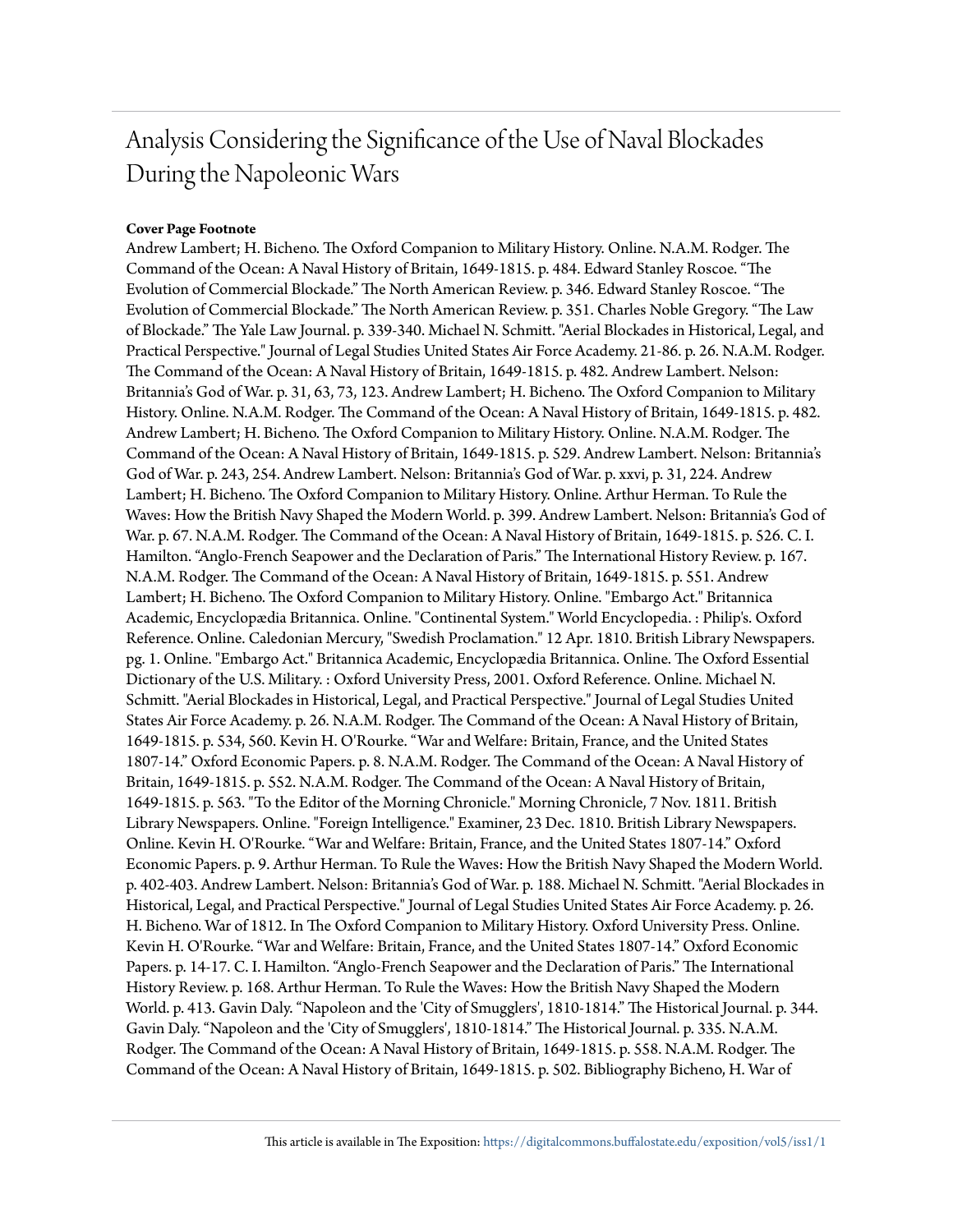1812. The Oxford Companion to Military History. Oxford University Press: 2001. Retrieved 9 Oct. 2017, from http://proxy.buffalostate.edu:2299/view/10.1093/acref/9780198606963.001.0001/ acref-9780198606963-e-1360. Britannica Academic. "Embargo Act." Encyclopædia Britannica, 27 Apr. 2015. proxy.buffalostate.edu:2793/levels/collegiate/article/Embargo-Act/32502. Accessed 9 Oct. 2017. Caledonian Mercury, "SWEDISH PROCLAMATION." 12 Apr. 1810. British Library Newspapers, tinyurl.galegroup.com/tinyurl/5LXRA3. Accessed 18 Oct. 2017. Daly, Gavin. "Napoleon and the 'City of Smugglers', 1810-1814." The Historical Journal, vol. 50, no. 2, 2007, pp. 333–352. JSTOR, JSTOR, www.jstor.org/stable/4140133. Examiner. "FOREIGN INTELLIGENCE." 23 Dec. 1810. British Library Newspapers, tinyurl.galegroup.com/tinyurl/5LXc90. Accessed 18 Oct. 2017. Gregory, Charles Noble. "The Law of Blockade." The Yale Law Journal, vol. 12, no. 6, 1903, pp. 339–351. JSTOR, JSTOR, www.jstor.org/ stable/781040. Hamilton, C. I. "Anglo-French Seapower and the Declaration of Paris." The International History Review, vol. 4, no. 2, 1982, pp. 166–190. JSTOR, JSTOR, www.jstor.org/stable/40105197. Herman, Arthur. To Rule the Waves: How the British Navy Shaped the Modern World. New York: Harper Perennial, 2005. Lambert, A.; Bicheno, H. "blockade." The Oxford Companion to Military History. Oxford University Press: 2001. Retrieved 9 Oct. 2017, from http://proxy.buffalostate.edu:2299/view/10.1093/acref/ 9780198606963.001.0001/ acref-9780198606963-e-167. Lambert, Andrew. Nelson: Britannia's God of War. London: Faber and Faber Limited, 2004. Morning Chronicle. "To the EDITOR of the MORNING CHRONICLE." 7 Nov. 1811. British Library Newspapers, tinyurl.galegroup.com/tinyurl/5LXY68. Accessed 18 Oct. 2017. O'Rourke, Kevin H. "War and Welfare: Britain, France, and the United States 1807-14." Oxford Economic Papers, vol. 59, 2007, pp. i8–i30. JSTOR, www.jstor.org/stable/4500096. Reynolds's Newspaper, "BLOCKADE." 14 Mar. 1897. British Library Newspapers, tinyurl.galegroup.com/tinyurl/5LXFN9. Accessed 18 Oct. 2017. Rodger, N.A.M. The Command of the Ocean: A Naval History of Britain, 1649-1815. London: Penguin Books, 2006. Roscoe, Edward Stanley. "The Evolution of Commercial Blockade." The North American Review, vol. 205, no. 736, 1917, pp. 345–355. JSTOR, JSTOR, www.jstor.org/stable/25121485. Schmitt, Michael N. "Aerial Blockades in Historical, Legal, and Practical Perspective." Journal of Legal Studies United States Air Force Academy. 1991. The Oxford Essential Dictionary of the U.S. Military. "Paper Blockade." Oxford University Press: 2001. Oxford Reference. 2002. Date Accessed 9 Oct. 2017 . Wait, Thomas B.; et al. State Papers and Publick Documents of the United States. Boston, Printed and published by T.B. Wait & Sons. David Hale, agent for the States of Vermont, New Hampshire and Rhode Island. Print. World Encyclopedia. "Continental System." Oxford Reference. 2004. Date Accessed 9 Oct. 2017 .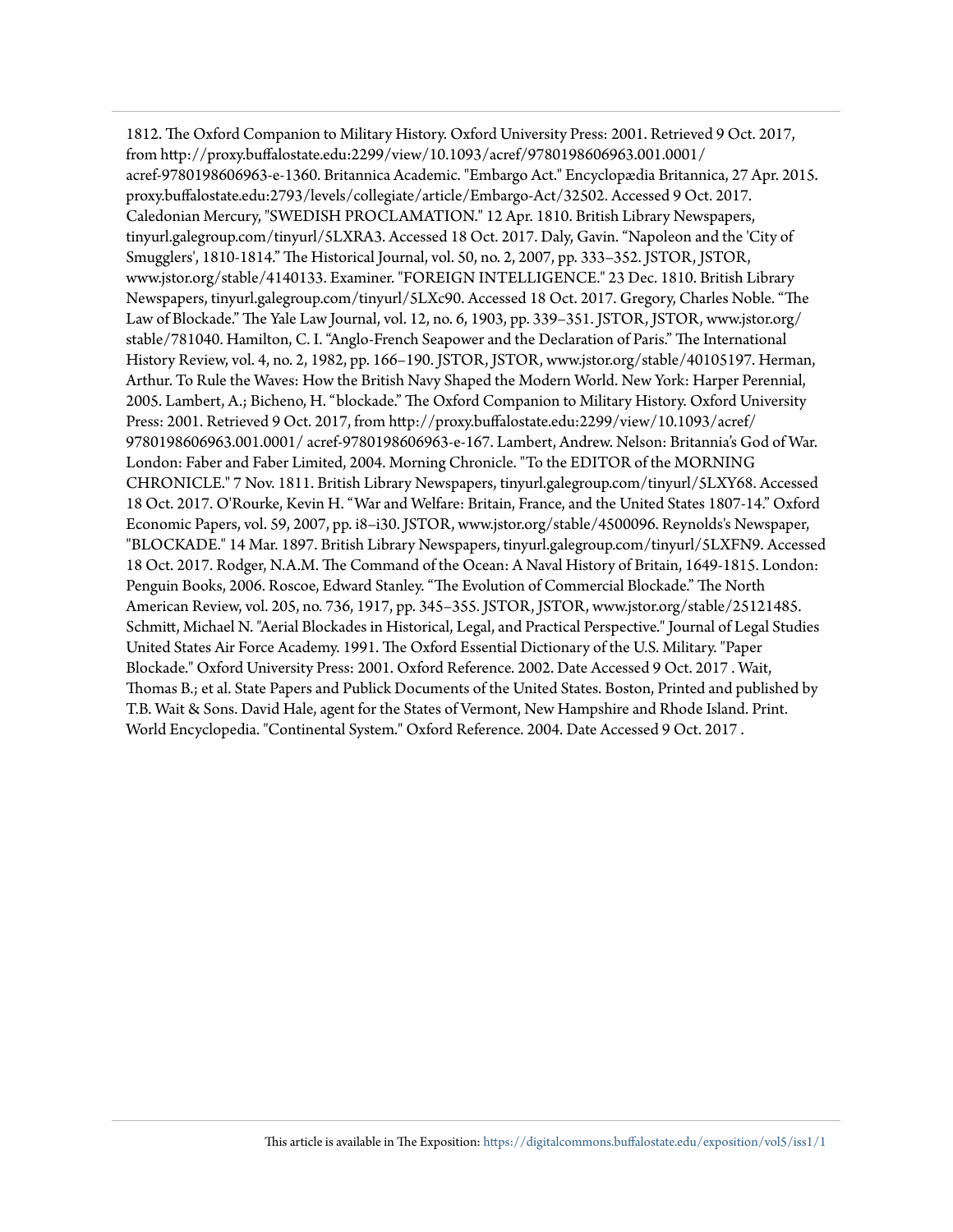### **Analysis Considering the Significance of the Use of Naval Blockades During the Napoleonic Wars**

During the course of the  $18<sup>th</sup>$  and  $19<sup>th</sup>$  centuries the British Navy took an age old method of manipulating and dominating an enemy, the naval blockade, and perfected it. The blockade was going to be used by a generation of admirals, captains, and crews in a way that would cause financial, physical and psychological pain on a large swath of the western world, much of it specifically centered on ensuring that Napoleon and his aggressively expansionist France would pay too dear a price if they tried to move off of the European mainland. The British Navy and its continued use of blockades throughout the  $18<sup>th</sup>$  and into the  $19<sup>th</sup>$ centuries showed the development of naval power on a scale that had never been witnessed, with entire fleets essentially set upon European harbors in order to ensure that French, Spanish, Dutch, Russian, and other potential enemy ships could not form a united front against the Royal Navy, nor could they threaten British territory, at least directly. As a tit-for-tat struggle developed between the continent and Britain, this blockade expanded from strictly military in nature and started to include commerce ships as well, initially from belligerents, and finally expanding to any ship that was thought to be doing business with France or one of its subordinates.

The idea of a blockade was nothing new. Used by combatants for millennia in order to block movements and the supplying of enemy militaries, it was perceived of as an attritional strategy using the navy to prevent the movement of supplies into the blockaded place, in this case, an entire continent. It has been used since the beginning of organized warfare as a passive aspect of siege warfare, often, though not necessarily in Britain's case, in conjunction with land based actions.<sup>1</sup> A total blockade though, including commercial interests, was new in the early  $19<sup>th</sup>$ century as the navy became able to function for longer periods of time at sea and became both large and nimble enough to move quickly on targets as they presented themselves. The idea of long term blockades was difficult to comprehend in the previous era as supplying ships, keeping crews generally healthy, and simply keeping the ships maintained for an extended time imposed extraordinary strains on the Navy.<sup>2</sup> Since blockades were traditionally used in combination with actions on land, often times in order to siege towns and other strategic locales, the British used newly developed tactics to block off large swaths of the European continent without landing large numbers of troops, at least at first, changing the medieval idea of addressing a specific target with a 'to whom it may concern' attitude that

<sup>&</sup>lt;sup>1</sup> Andrew Lambert; H. Bicheno. The Oxford Companion to Military History. Online.

<sup>2</sup> N.A.M. Rodger. *The Command of the Ocean: A Naval History of Britain, 1649-1815.* p. 484.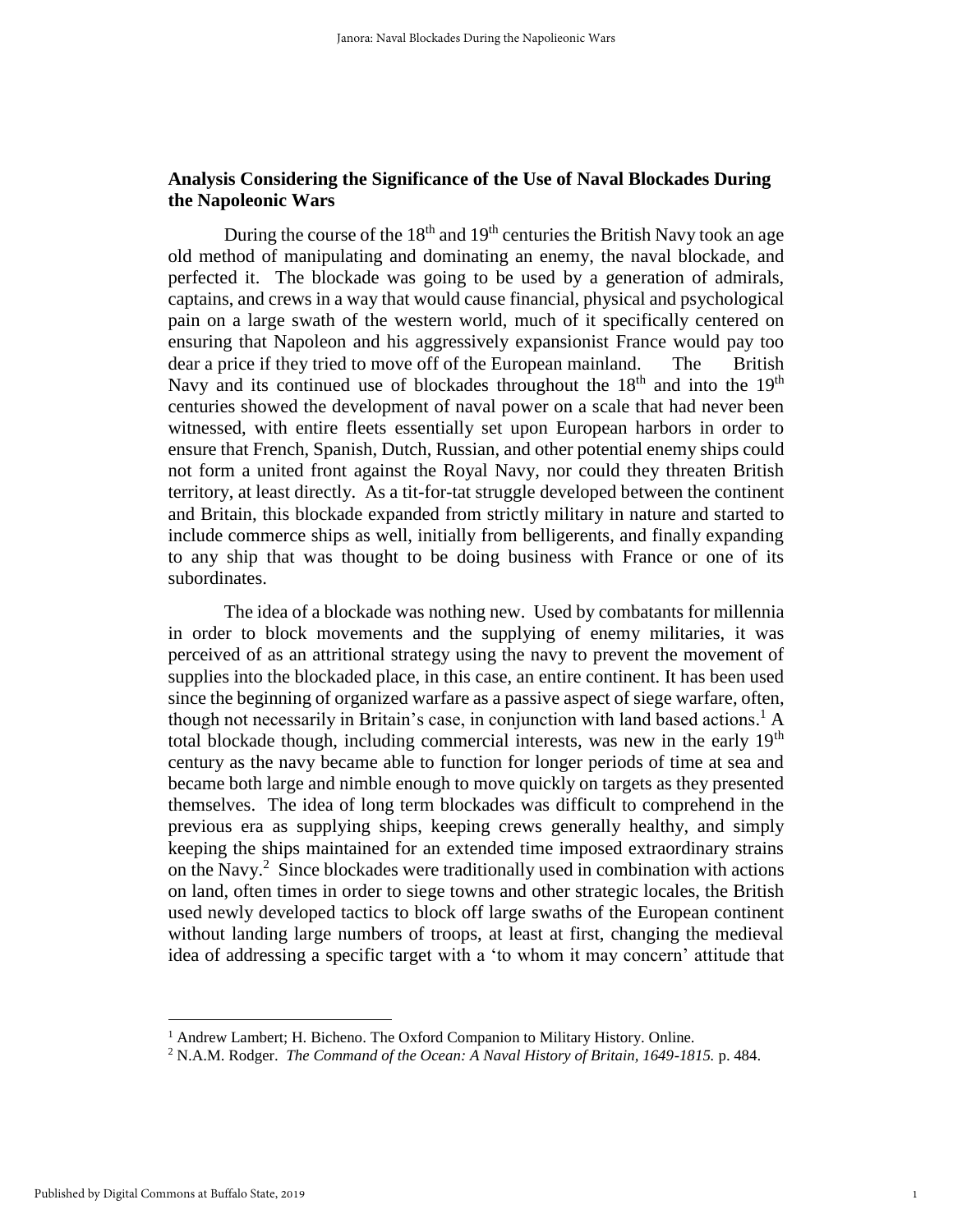just was not physically possible for previous generations.<sup>3</sup> It was argued between belligerents as to the legality of the blockade, but most jurists of the early modern era were of the idea that as long as a nation could effectively control movement of opposing forces then the blockade was a legitimate method of war. $4$  Napoleon would attempt his own blockade, at least by declaration, and this method of using declarations in order to stop trade was generally frowned upon, and eventually banned a generation later by the Declaration of Paris. These 'paper blockades' were seen as detrimental to the exchange of goods between neutral nations and belligerents without the imposer having to actually exert the necessary effort to enforce it.<sup>5</sup>

The use of wide ranging blockades by the British during the course of the Napoleonic Wars continued to highlight the tension between belligerent and neutral rights. During the early period of those wars, particularly until 1798, the British declared the French coast from Brest to the Elbe River blockaded. France vigorously protested this action, and retaliated in kind by declaring a blockade of the entire British Isles. Great Britain then expanded its blockade to France, all of her allies, and the French colonies.<sup>6</sup> Within a few short years Britain had essentially sealed off external access of food, raw goods, and finished products to millions of Europeans and effectively crushed the economies of some of the most powerful countries in existence at the time.

Already an established seafaring nation, with a very strong naval and military tradition, by the height of the Napoleonic Wars the British had, unquestionably, the most powerful navy the world had yet seen, and an impressive  $50\%$  + of the warships in existence by 1809.<sup>7</sup> This included not only the strongly built British stock of ships of the line and various frigates, cutters, and troop transports, but also and increasing number of trophy ships captured from the French, Dutch, and other supposed naval power houses. It actually became almost a point of pride to often keep captured ships the same name, just to emphasize the point that they were captured vessels. The sheer number of ships available allowed the Admiralty to develop and efficiently support several methods of blockade, using the more standoff 'open' method throughout the Mediterranean basin, and a very antagonistic 'close' blockade along much of the Atlantic coast. Such a

 $\overline{\phantom{a}}$ 

<sup>3</sup> Edward Stanley Roscoe. "The Evolution of Commercial Blockade." *The North American Review*. p. 346.

<sup>4</sup> Edward Stanley Roscoe. "The Evolution of Commercial Blockade." *The North American Review*. p. 351.

<sup>5</sup> Charles Noble Gregory. "The Law of Blockade." *The Yale Law Journal*. p. 339-340.

<sup>6</sup> Michael N. Schmitt. "Aerial Blockades in Historical, Legal, and Practical Perspective." *Journal of Legal Studies United States Air Force Academy*. 21-86. p. 26.

<sup>7</sup> N.A.M. Rodger. *The Command of the Ocean: A Naval History of Britain, 1649-1815.* p. 482.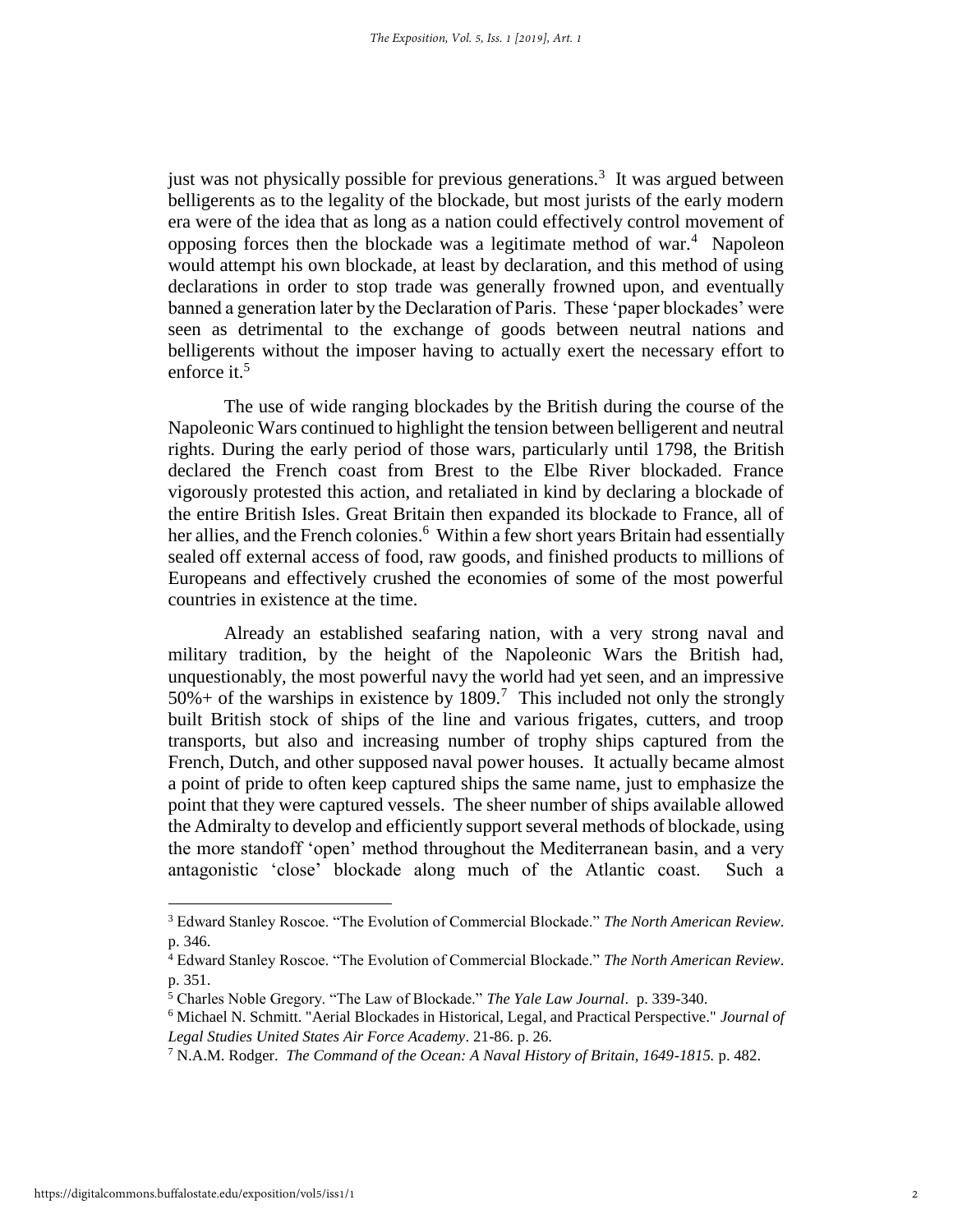confrontational posture was something not commonly used by other nations previous to this era as the resources involved were substantial, rather cost prohibitive, and a veritable logistical nightmare. Having such a large advantage in numbers and quality of ships allowed the British to effectively implement this technique to great success for almost two decades.

Early on in the war the French fleet's refusal to leave its harbors gave fits to British commanders, such as Admiral Hood, as they now had to settle for floating off of the French coast and play a waiting game. Instead of a glorious, and quick, battle at sea, the British Navy had to instead develop a new technique as to the control of enemy ships, often with minimal or no real guidance from the Admiralty. This led to the highly independent commanders that would rise to prominence in the early years of the  $19<sup>th</sup>$  century. This independence was reinforced by leaders such as Nelson, among others, who would give stated end objectives of their strategic plans to their subordinates, and reward them if it went well, and take the blame for 'bold failure' if it did not, as long as they were aggressive, took the initiative, and showed skill. Instead of a more traditional, top down style of leadership, having every move scripted, and no questioning allowed, the Royal Navy quickly developed into a dominant force because leaders and men were allowed to use the information in hand to make decisions that fit the battlespace directly in front of them. This idea of an independent command structure also made it more difficult for enemy forces to anticipate what would happen next, as doctrine became more malleable to the situation at hand.<sup>8</sup>

Blockading reached a new level of dominance as Earl St. Vincent's use of the 'close' blockade of Brest and the Channel coast from 1798 into the first decade of the 19<sup>th</sup> century ensured France could do little but watch from safe harbor as British ships patrolled just outside of gunnery range from any port where French warships laid in anchorage. This 'grab them by the belt buckle' notion was the base of British strategy, successfully keeping the French fleet in port for large segment of the Napoleonic Wars. Admiral Hotham to an extent, and, particularly, Admiral Jervis continued to increase the professionalism and ability of the fleet in conducting these close actions wherever French ships might sail from. Obstructing movement of the French fleet allowed British operations from the Baltic to the East Indies to operate almost unimpeded, save the occasional privateer or aggressive French commander, for years at a time.<sup>9</sup> The idea of a 'close' blockade was very difficult for the ships and crews taking parts. The lack of movement, more specifically, the difficulty of keeping a sailing ship in one location made the endeavor problematic to maintain, as ships regularly required maintenance at

<sup>8</sup> Andrew Lambert. *Nelson: Britannia's God of War*. p. 31, 63, 73, 123.

<sup>9</sup> Andrew Lambert; H. Bicheno. The Oxford Companion to Military History. Online.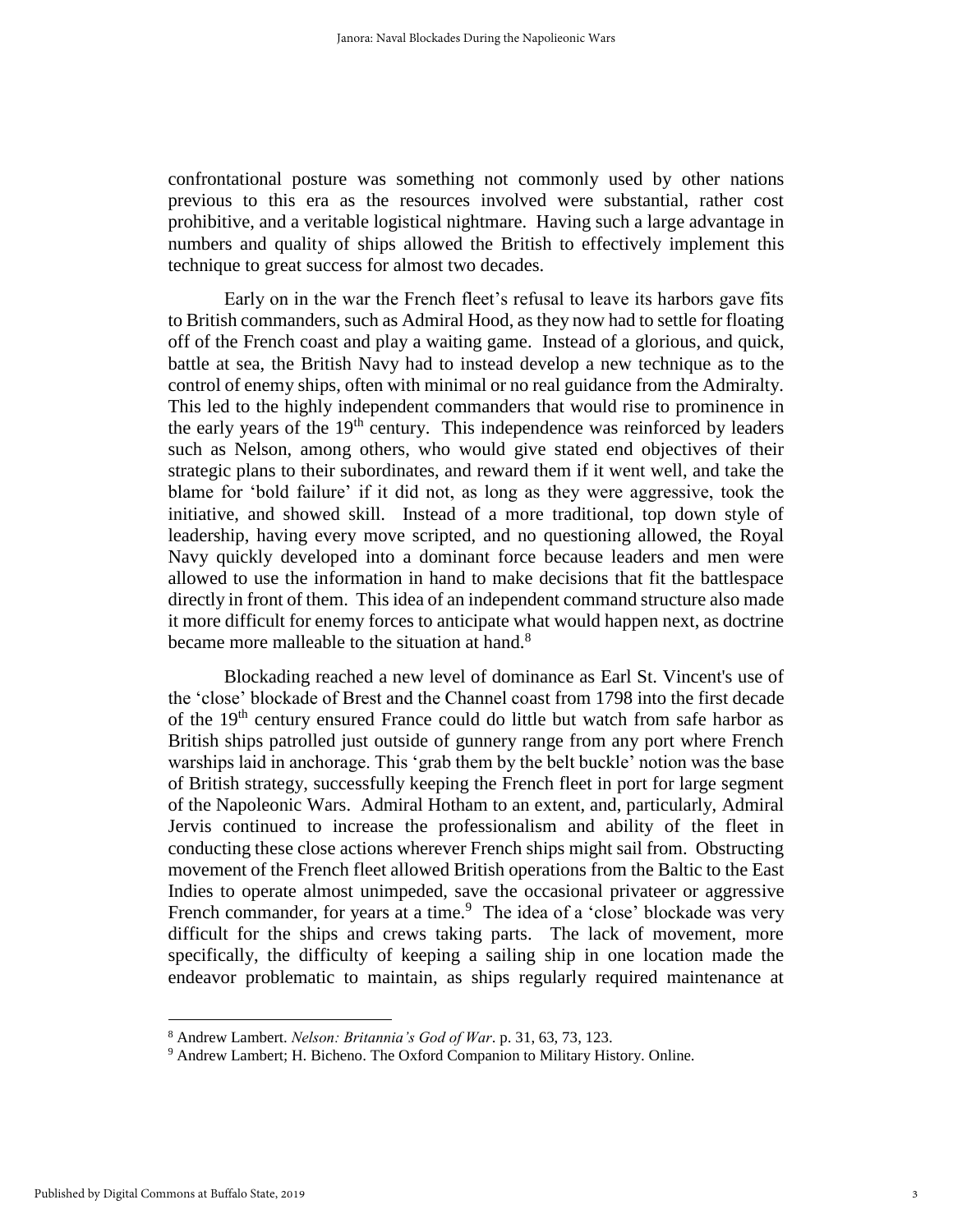British docks. It was also obvious to those being blockaded as to the number of ships off of their coast, with a potential of making a move out at a time of less than perfect coverage.<sup>10</sup>

In contrast to St. Vincent, Admiral Nelson used an 'open' blockade off Toulon and the southern French coast in the Mediterranean, continuing the methods he learned from Admiral Howe, hoping to lure the enemy out for battle. Instead of attempting to physically hold back the French fleet, the Mediterranean squadrons would stand off shore, out of sight from land, and depend instead on spotter frigates, cutters, and sloops to warn of any movements by the fleet out of their harbors.<sup>11</sup> He argued that though St. Vincent's idea of getting in close to shore and keeping close watch on the enemy had its merits, he preferred the offensive action allowed under Hood's open regime. Nelson also recognized that a close blockade of a port such as Toulon was difficult to impossible due to frequent winter gales and easy observations of an enemy fleet from high cliffs in the area.<sup>12</sup> By leaving a small door open for the French to leave port, he hoped to be able to meet the various squadrons in open waters and ruthlessly attack. This was something that would take two years, and would end his life, but would also ensure a large portion of the French Navy was relegated to the sea bed or into enemy hands.<sup>13</sup>

Since the Mediterranean Fleet did not have the advantage of having the British Isles as a backstop, and were also tasked with multiple duties that the Channel Fleet did not have to necessarily worry about, it was much more difficult to set up the close blockade on the southern European coast. Innumerable harbors, small actors that ebbed and flowed from British allies to French protectorates, in addition to convoy and sea lane protection throughout the inland sea forced the Royal Navy to take a more distant approach. To directly quote Andrew Lambert, "The Royal Navy stopped France from enjoying her conquests, and denied her the opportunity to rebuild her economy. Everywhere there was room to float a ship, the British were to be found, harassing the enemy, and trading with anyone who could pay."<sup>14</sup>

This proved more efficient so far from a home base because the Mediterranean fleet was chronically under-supported and consistently had to send ships throughout a large area for both resupply and other support actions. By keeping the French fleet guessing as to positions and numbers, Nelson was able to mask any inadequacies and for several years kept a numerically more powerful fleet

l

<sup>10</sup> N.A.M. Rodger. *The Command of the Ocean: A Naval History of Britain, 1649-1815.* p. 482.

<sup>&</sup>lt;sup>11</sup> Andrew Lambert; H. Bicheno. The Oxford Companion to Military History. Online.

<sup>12</sup> N.A.M. Rodger. *The Command of the Ocean: A Naval History of Britain, 1649-1815.* p. 529.

<sup>13</sup> Andrew Lambert. *Nelson: Britannia's God of War*. p. 243, 254.

<sup>14</sup> Andrew Lambert. *Nelson: Britannia's God of War*. p. xxvi, p. 31, 224.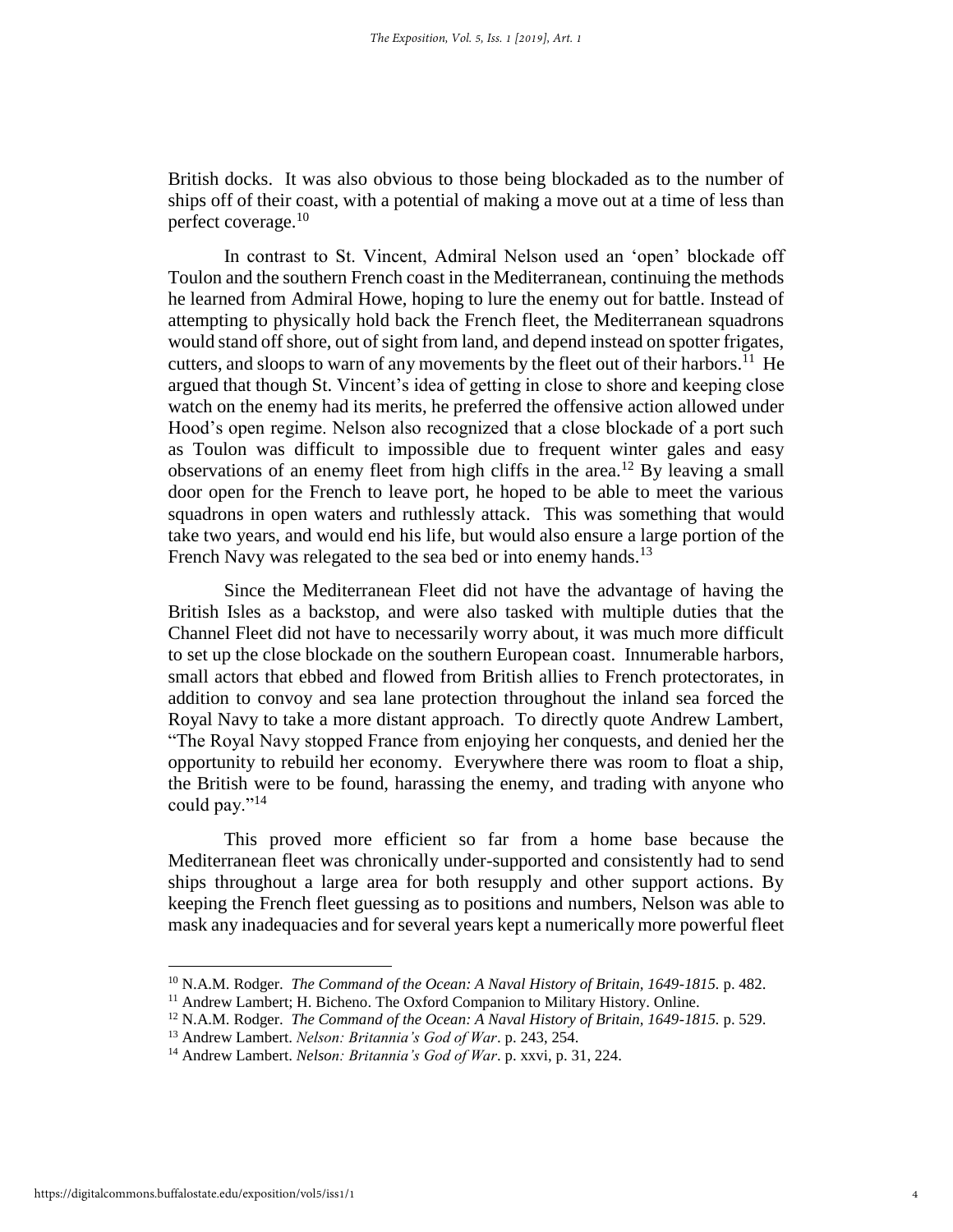locked down and essentially untrained.<sup>15</sup> Nelson's subordinates such as Troubridge, Ball, Saumarez, and Collingwood ensured that the French and Spanish fleets were trapped inside of their own stations from the Portuguese/Spanish border to the Ottoman coast, albeit under a constant logistical strain that was not even imaginable just a generation earlier.

Staying at sea for years at a time, getting resupplied by cargo ships or the occasional carved off man-of-war was taxing on the men and on the ships, but probably even more taxing on the French as their potentially powerful navy sat and degraded due to lack of maintenance and proficient manpower.<sup>16</sup> Staying shipboard also allowed captains an opportunity to better control their men, as shore leaves, particularly in Naples and Leghorn, also led to an outbreak of several venereal diseases that forced sailors and officers to be sent home a bit earlier than initially planned.<sup>17</sup> Morale was always an issue, as blockade life quickly devolved into a rather boring, repetitive life. Separated from family for literally years at a time, sea voyages became longer, and often with none of the extra pay that would have been tied to successful expeditions, fruitful trading, or the capture of enemy trophies.<sup>18</sup>

After Nelson's heart-rending victory at Trafalgar, Napoleon instituted a 'counter-blockade', what soon became known as the 'Continental System', closing all European ports to British trade. This action angered France's allies and quite possibly did more economic damage to the continent than it did to Britain, though from various Letters to the Editor and newspaper articles from the era it was evident that pain was being felt by the British population as well. For a short time Britain made efforts to keep Russia and other continental powers as neutral as possible, even after they formed alliances with France. By blockading the primary enemy, while maintaining trade contact with the enemy's allies, at least for the short term, it was seen as a beneficial method in keeping some of France's allies on the sidelines, physically, if not diplomatically. Britain continued to allow neutral ships to trade with them through blockades as late as  $1810<sup>19</sup>$  Both the British blockade and the French effort to counter it contributed to wide ranging economic and civil unrest.<sup>20</sup>

By 1805 the military struggle between England and France had deteriorated into a war of economic reprisal. Each side used blockades in an attempt to starve

<sup>&</sup>lt;sup>15</sup> Andrew Lambert; H. Bicheno. The Oxford Companion to Military History. Online.

<sup>16</sup> Arthur Herman. *To Rule the Waves: How the British Navy Shaped the Modern World*. p. 399. <sup>17</sup> Andrew Lambert. *Nelson: Britannia's God of War*. p. 67.

<sup>18</sup> N.A.M. Rodger. *The Command of the Ocean: A Naval History of Britain, 1649-1815.* p. 526.

<sup>19</sup> C. I. Hamilton. "Anglo-French Seapower and the Declaration of Paris." *The International History Review*. p. 167; N.A.M. Rodger. *The Command of the Ocean: A Naval History of Britain, 1649- 1815.* p. 551.

 $^{20}$  Andrew Lambert; H. Bicheno. The Oxford Companion to Military History. Online.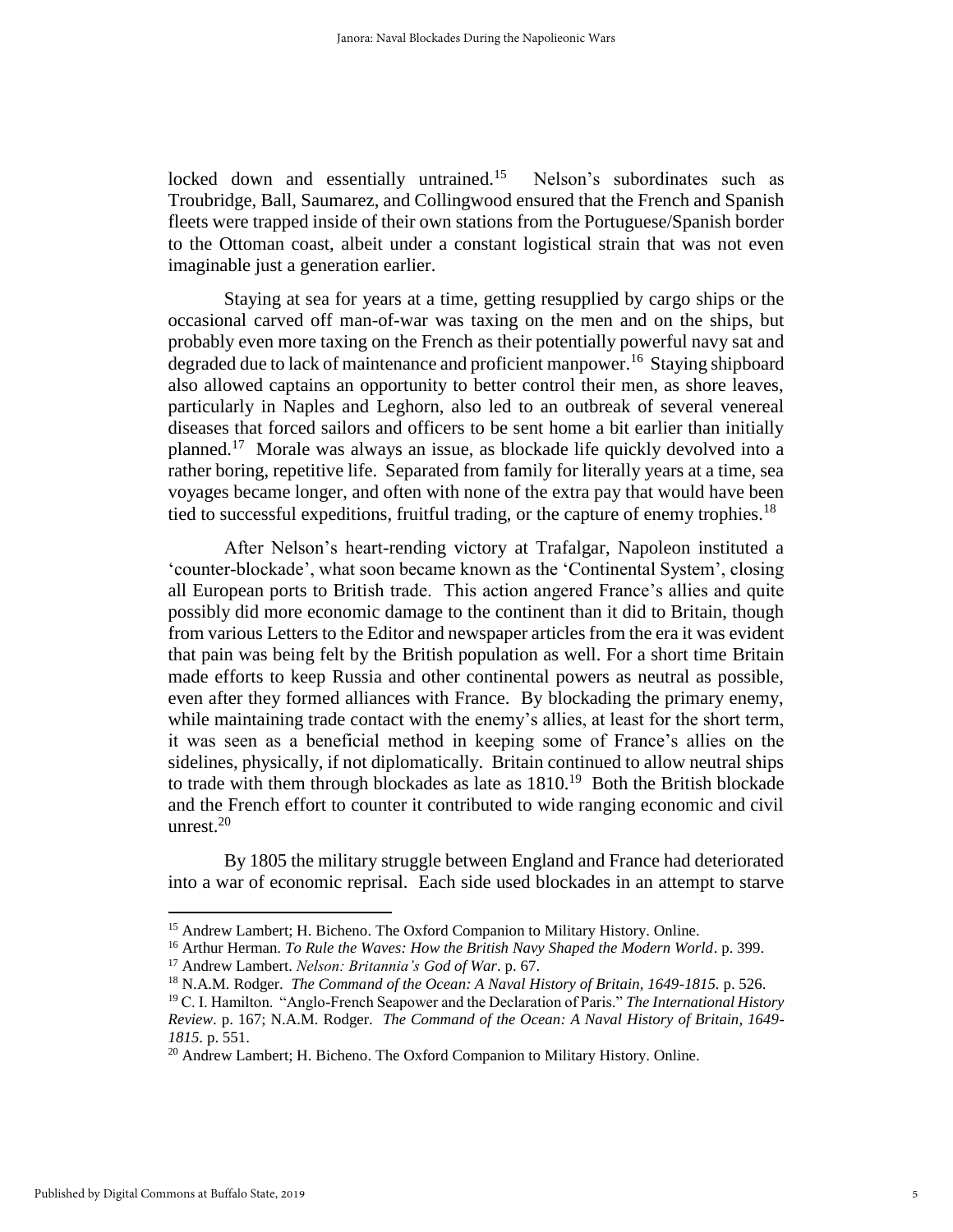(both in reality and metaphorically) the other into submission, to varying degrees of success. When the British issued Orders in Council imposing a cordon on the northwest coast of Europe, Napoleon was forced to retaliate with his Continental System, a series of declarations that prohibited British trade with the continent and threatened confiscation of any neutral vessels found trading with England. In the middle of dispute between Britain and France was the then neutral United States. Without a functioning navy after the ignoble defeat of the French fleet at the Battle of Trafalgar, Napoleon was forced to confine his efforts to American vessels in French ports, a very limited and almost insignificant set of goals. Since it was difficult to argue against French sovereignty over their own harbors, the attention of the United States was focused predominantly at British actions that they argued violated international law, not only through the seizure of ships and cargo, but also through the impressment of some of the American crews. $21$ 

Britain's stranglehold on the French (and allied) coastline forced France's response in an attempt to counterbalance the Royal Navy's highly efficient use of blockades. The French imposition of the "Continental System" was to be nowhere near as effective as the British attempt, but would cause angst. The economic blockade of Britain introduced in 1806 by Napoleon was intended to cripple the British economy and force peace terms in the Napoleonic Wars. The French were able to extend this system to Russia by the Treaty of Tilsit in 1807 and to Spain and Portugal the following year, ensuring that virtually the entire European coastline was off limits to British merchants. Almost immediately the blockade included neutral countries and impelled a retaliatory economic blockade by the British against France and its allies.<sup>22</sup> By 1810 Swedish King Charles the XIII signed on to Napoleon's idea of blockading trade, primarily due to his nation being pinched between Russia and France.<sup>23</sup> The British Navy expanded its already remarkable blockade, shutting down trade not only directly to or from France and its dependencies, but now between neutral nations and any French allies, generally shutting down any sea going trade along the entire mainland Europe.

At the same time Napoleon was attempting to lock down the European coastline American President Thomas Jefferson requested that Congress approve the Embargo Act, which it did in December 1807. All American ports were closed to export shipping in either United States or foreign vessels, and restrictions were placed on imports from Great Britain. The act was a hardship on American farmers, and quite possibly even more so to the commercial, mercantile, and maritime interests in New England and New York, especially after being strengthened by

<sup>21</sup> "Embargo Act." *Britannica Academic*, Encyclopædia Britannica. Online.

<sup>22</sup> "Continental System." *World Encyclopedia*. : Philip's. Oxford Reference. Online.

<sup>23</sup> *Caledonian Mercury*, "Swedish Proclamation." 12 Apr. 1810. *British Library Newspapers.* pg. 1. Online.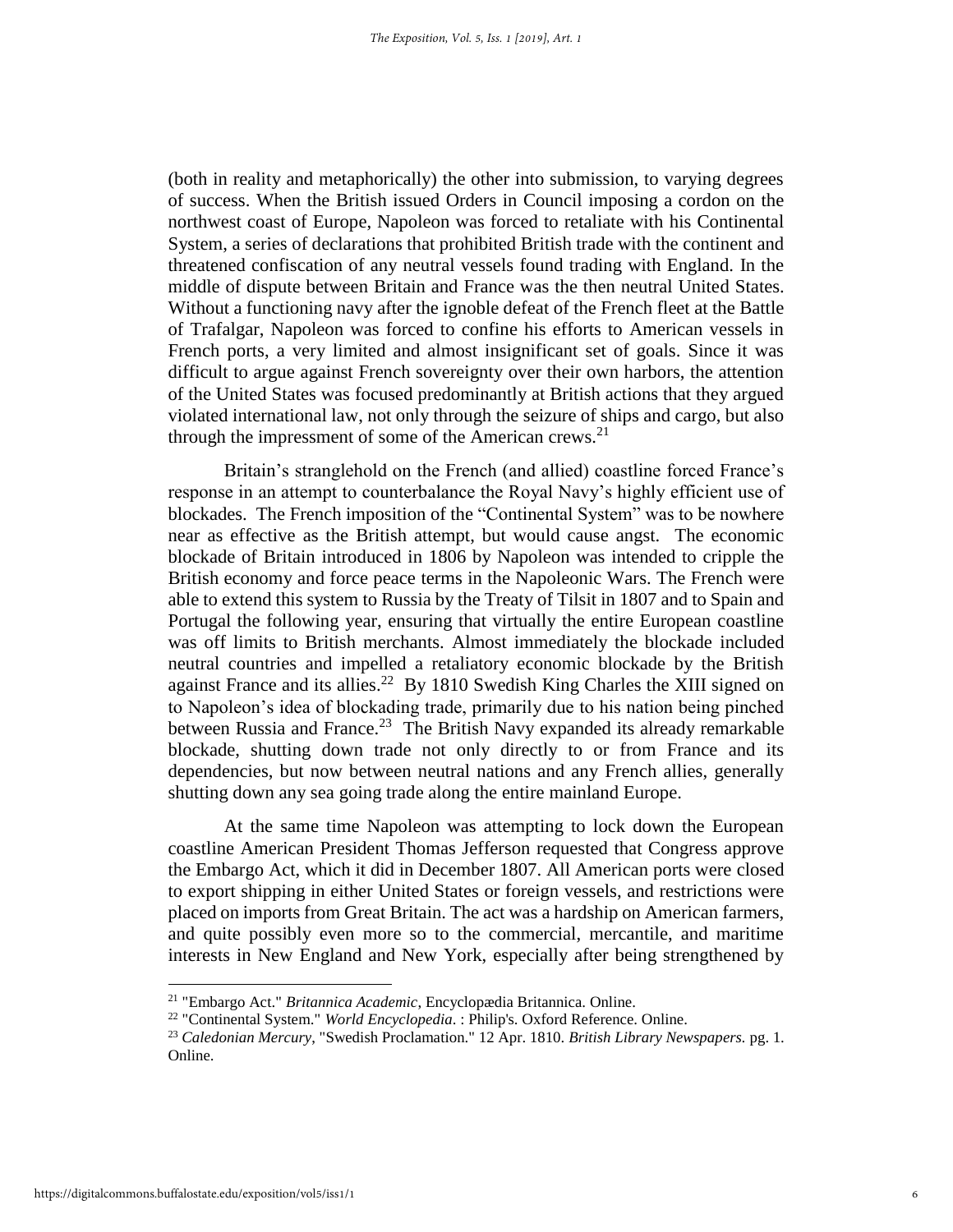severe enforcement regulations adopted in  $1808<sup>24</sup>$  Though at the time a political backwater and economically underwhelming compared to its European counterparts, the raw goods that the United States supplied to all sides in the European conflict were soon missed. The continued abuse of American ships and crews by all sides would eventually lead to the United States entering into war against Britain in 1812.

French blockades were referred to as 'paper blockades'<sup>25</sup> as they did not have the ability to physically enforce them. This idea of claiming a blockade but not actively trying to enforce it were eventually banned through international conventions in 1856. These 'paper blockades' were in direct response to the British Navy's overpowering harassment of French naval movement and international and seagoing intranational trade. Though blockades were employed freely by the British and other nations throughout the 18th century, the question of the proper balance between belligerent and neutral rights continued to dominate the ideas of legality. In great part, this developed from the idea that late 17th century blockades. Examples include blockades of England in 1662 and France in 1672-73 by the Dutch, and of France in 1689 by the English and Dutch. This later action had been considered a "paper blockades," since the blockaded coasts were simply too long for the navies of the era control effectively.<sup>26</sup>

The French navy had a substantial investment in warships, but weak training regimens, a depleted and angry officer corps, and Napoleon's lack of interest or understanding of naval tactics made it difficult for the navy to confront the British, and even seemed to lock various French squadrons into their home stations for years at a time. It did not help the French cause that, even though when combined with Spanish and other allied ships, the French Navy outnumbered the British, individual French admirals were fearful of confronting the British. This lack of confidence and leadership at the highest levels ensured that what should have been a capable body spent most of the war at anchorage, except for a few commanders in the Indian Ocean, such as Admiral Allemand, and some privateers in the Mediterranean. A side benefit of this, for both belligerents, was that because the ships stayed in port, approximately one third less French sailors were taken as prisoners of war (27,000) than during the American Revolution (42,000), meaning the French did not lose the services of as many men, and the British did not have to house and feed them.<sup>27</sup>

<sup>24</sup> "Embargo Act." *Britannica Academic*, Encyclopædia Britannica. Online.

<sup>25</sup> *The Oxford Essential Dictionary of the U.S. Military*. : Oxford University Press, 2001. Oxford Reference. Online.

<sup>26</sup> Michael N. Schmitt. "Aerial Blockades in Historical, Legal, and Practical Perspective." *Journal of Legal Studies United States Air Force Academy*. p. 26.

<sup>27</sup> N.A.M. Rodger. *The Command of the Ocean: A Naval History of Britain, 1649-1815.* p. 534, 560.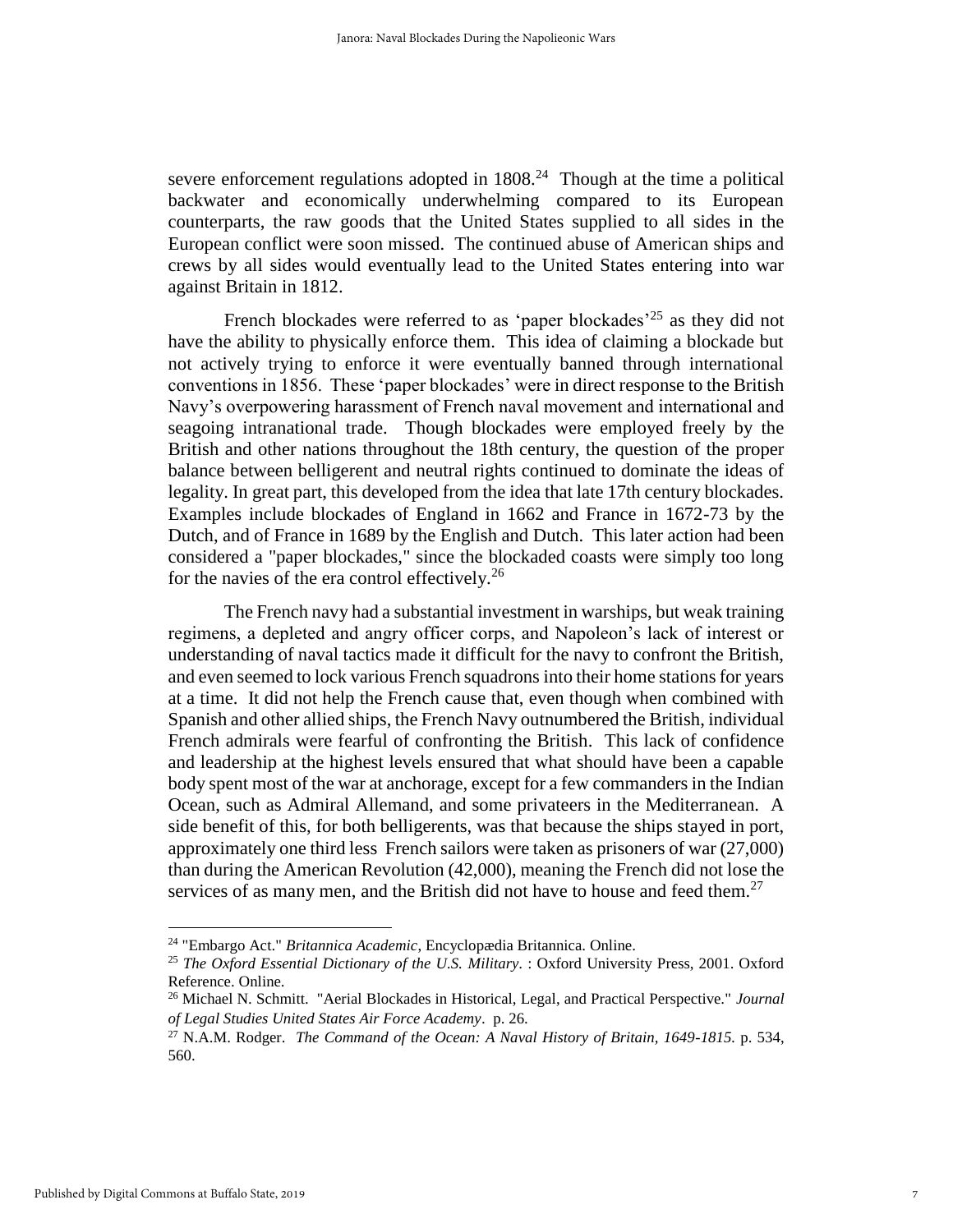As France implemented their system of blockades against British interests it appeared, at least initially, that Napoleon might very well have been able to negatively impact huge segments of the British economy. Forcing Prussia in 1805, and Russia in 1806, to sign on to boycotts of British merchandise through what was known as the Berlin Decree and the Milan Decree, all ships from either Britain or her colonies were for all intents banned from going to any mainland European ports, particularly in France itself, plus its vassal states of Naples, Spain, and Holland. Napoleon's outlook at this whole situation was a mercantilistic idea that only property, people, and home industry mattered, and that choking the life out of the British economy through the denial of European trade would lead to a quick and efficient end to the war. The size of this 'Continental Blockade' expanded as French troops expanded dominance over more territory. By 1810 the entire European Atlantic coastline, from Gibraltar to the Baltic Sea was under French control, supposedly severely limiting shipping.<sup>28, 29</sup>

The idea of the Continental system being a threat to British interests was true only as long as Napoleon could control the whole of Europe. The Peninsular Campaign, Russia's leaving of the alliance, and the general difficulty of controlling such a widespread and unhappy conquered population made the proper implementation of such a large project difficult at best. Once former allies started turning belligerent and current friends physically or financially unsupportive, there was little chance of the paper blockade doing anything of use for France.<sup>30</sup>

British economic troubles resulting from Napoleon's blockade led to public complaints by many in the merchant and manufacturing realms. The British economy was set up for a large volume of trade to come from and go to a worldwide expanse of colonies and shipment of goods through British ports, on British ships, to markets that were now off limits. Britain itself did not have the population or money to absorb this trade itself, and very quickly pain was felt at every level of the national economy.<sup>31</sup> Within months of France enacting of the Berlin Decree and Napoleon's implementation of the Continental System, the British economy started to feel enormous pressures that would eventually come to a head. By 1810 British newspapers were reporting dozens of bankruptcies a week in shore side cities, all at least to some extent tied to the lack of trade with mainland Europe.<sup>32</sup>

<sup>28</sup> Kevin H. O'Rourke. "War and Welfare: Britain, France, and the United States 1807-14." *Oxford Economic Papers*. p. 8.

<sup>29</sup> N.A.M. Rodger. *The Command of the Ocean: A Naval History of Britain, 1649-1815.* p. 552.

<sup>30</sup> N.A.M. Rodger. *The Command of the Ocean: A Naval History of Britain, 1649-1815.* p. 563. <sup>31</sup> "To the Editor of the Morning Chronicle." *Morning Chronicle*, 7 Nov. 1811. *British Library* 

*Newspapers*. Online.

<sup>32</sup> "Foreign Intelligence." *Examiner*, 23 Dec. 1810. *British Library Newspapers*. Online.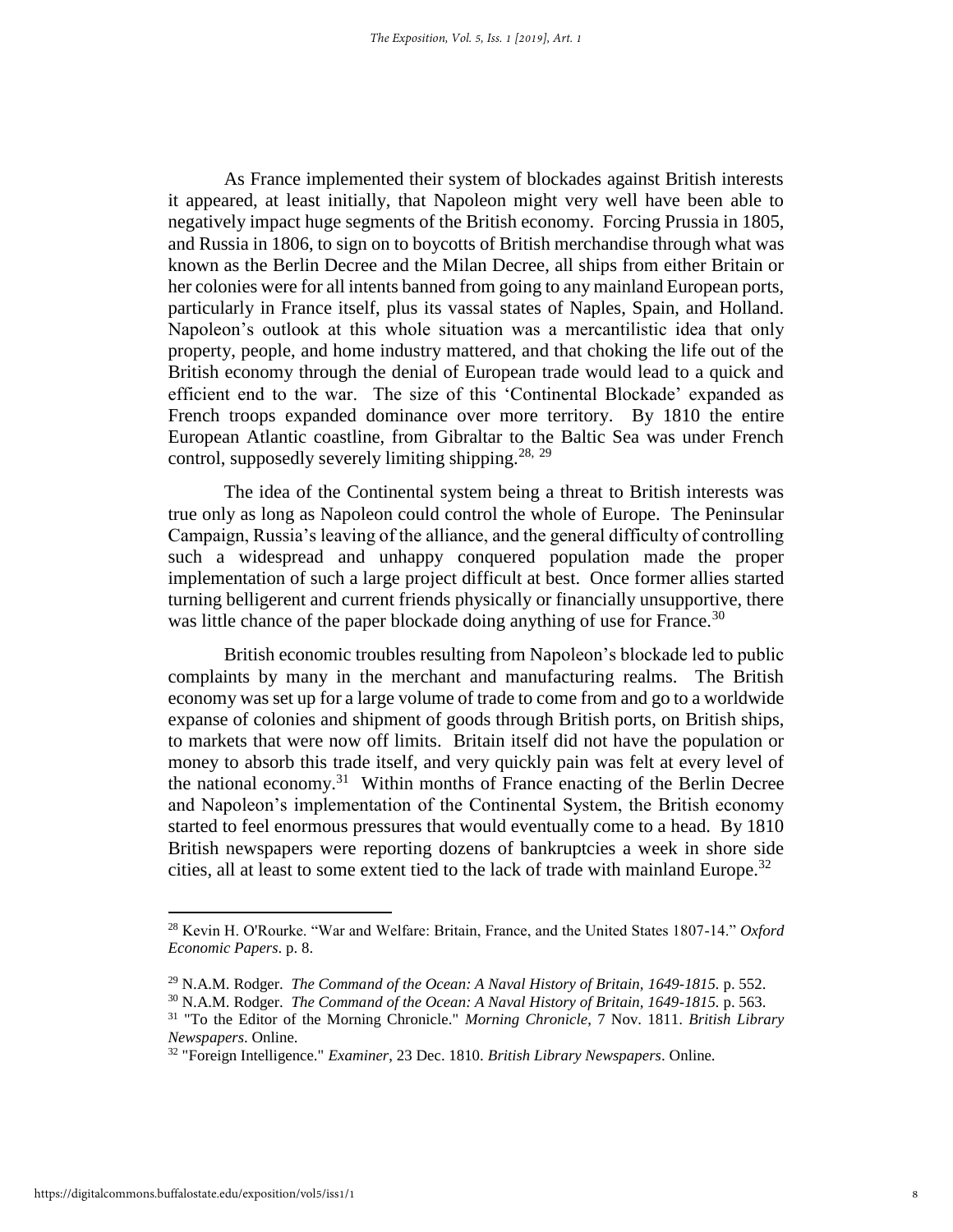To counteract much of this blockade system used against them, the British responded with a series of 'Orders in Council', starting at the end of 1807. The British Navy started to seize neutral shipping if they attempted to sail to French controlled ports without first stopping at a British port. This was done in order to force France's hand, as it had banned any ships that had visited British ports. This basically caused both an internal and external blockade against the continent and caused the continental economy to approach freefall rather quickly.<sup>33</sup> Napoleon's idea of having a self-sustaining, continental economy, resistant to the British Navy, was a calculated risk taken on the idea that the British would sue for peace first, a way he could "conquer the sea by the land".<sup>34</sup> The economic blockade would become the "principal weapon in the national armory."<sup>35</sup>

Not surprisingly, neutrals stridently protested both the 'British Orders in Council', and the France's severe limitations of neutral cargoes. Specifically, the United States expressed strong opposition, and the interference by both sides with American commerce and shipping ensured the eventual hostilities with both the French, though on a lesser scale, and with the British and the War of 1812. The uncertainty concerning where to draw the line between valid belligerent procedures and the right of neutrals to self-determined trade regimens was even reflected in contemporary English court cases that invalidated certain seizures for breach of the blockade, though slow and expensive court proceedings ensured neutrals rarely ever got true satisfaction.<sup>36</sup> The British Navy was forced to set up an imperfect blockade of the American coast that still managed to strangle US commerce, bankrupting many, including Thomas Jefferson. Interestingly, it was Jefferson who reversed the policy of accommodation with the British that had permitted American exports to go up significantly from 1794–1801. By rejecting a British offer trade treaty in 1806 and imposing his own 'continental system' that had no significant impact on Britain, American exports declined from \$108 million in 1807 to \$22 million in  $1808<sup>37</sup>$ 

As Britain continued its domination over the seas, imports from outside of Europe to the continent declined between 1807 and 1814 by about half, and exports overseas by French merchants stayed at least a third less than prewar volumes. As

l

<sup>33</sup> Kevin H. O'Rourke. "War and Welfare: Britain, France, and the United States 1807-14." *Oxford Economic Papers*. p. 9.

<sup>34</sup> Arthur Herman. *To Rule the Waves: How the British Navy Shaped the Modern World*. p. 402-403. <sup>35</sup> Andrew Lambert. *Nelson: Britannia's God of War*. p. 188.

<sup>36</sup> Michael N. Schmitt. "Aerial Blockades in Historical, Legal, and Practical Perspective." *Journal of Legal Studies United States Air Force Academy*. p. 26.

<sup>37</sup> H. Bicheno. War of 1812. In The Oxford Companion to Military History. Oxford University Press. Online.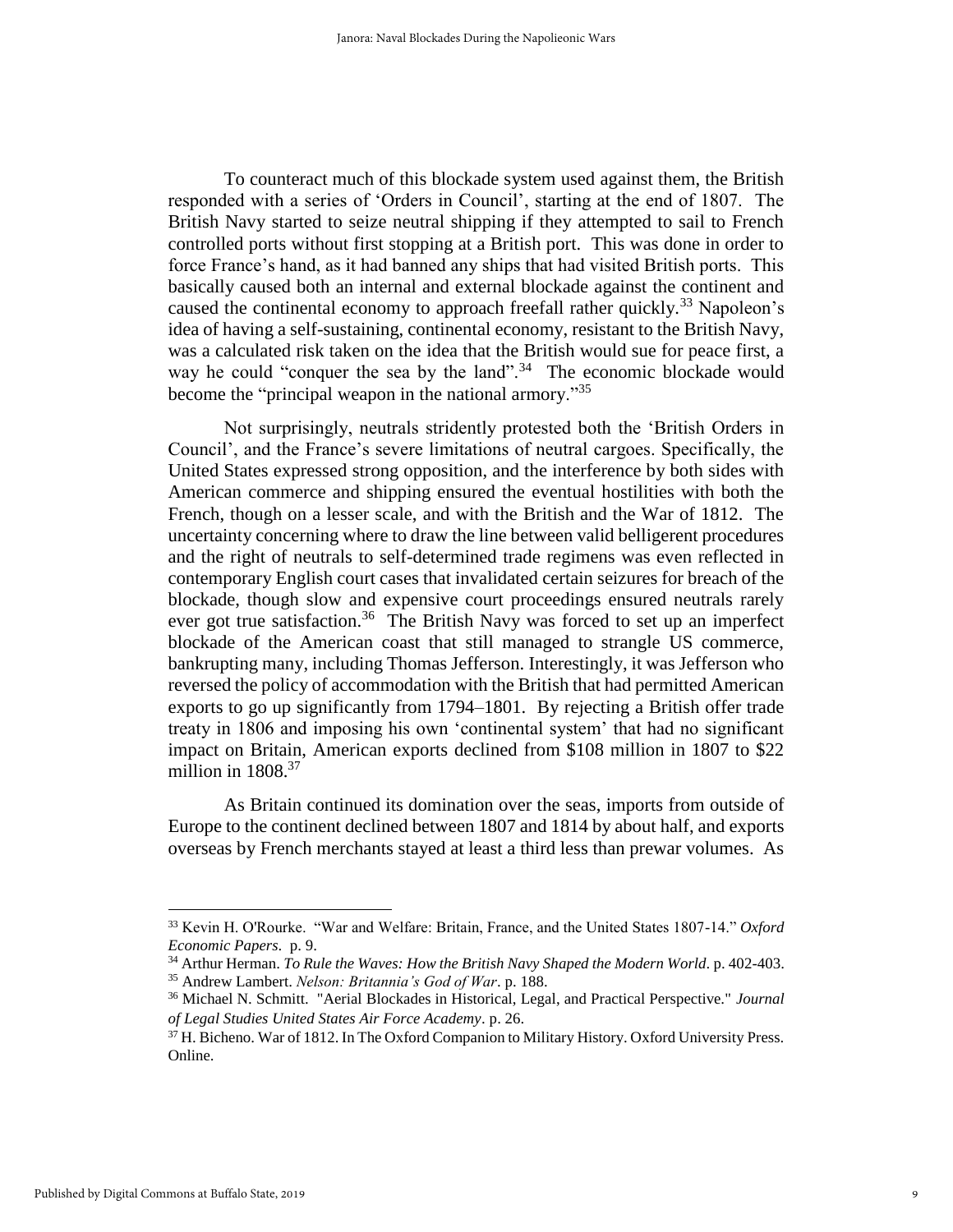Britain continued to grow in naval abilities and France and its allies regressed, these imbalances continued to rapidly increase.<sup>38</sup>

The original Order in Council, in 1807, instituted the idea of a 'cruising blockade'. Instead of ships sitting directly outside of a port, denying access, the Royal Navy would now aggressively pursue ships out at sea and lock down European trade by basically not allowing ships to even approach the coast. Instead of difficult-to-maintain close blockading methods, or the standoffish, mentally taxing open technique, British ships and crews would work more as designed and actively pursue ships in the open ocean.<sup>39</sup>

By 1814 the British Navy had over 700 ships, including 150 ships of the line, 130,000 sailors and officers, with an additional half million men in the Army. It paid Austria, Russia, and Prussia millions of pounds a year, and managed to fight on two different continents. Britain's economy was still huge, and the military still immensely powerful, due to the simple fact that France's use of the blockade was never able to really have any real effect on the British economy. For the duration of the war Britain was able to make money and pay for its powerful Navy without entering a major crisis of confidence.<sup>40</sup> Instead of avoiding trade with the European mainland, especially outside of France, Britain was able to efficiently send goods, at very high prices, to ports throughout the continent. Unofficially at first, then with government sanction, and finally with government license, Britain encouraged merchants to break the French blockade.

Blockade running and smuggling into and out of France by British merchants grew in importance after about 1808. Always in existence, the British started turning a blind eye towards its own nationals taking nonmilitary related goods, particularly foodstuffs and smaller household goods to France, the Netherlands, and Belgium. This allowed for both a level of financial support to commercial sailors in Kent and Sussex,<sup>41</sup> and probably more importantly, to absorb as much specie out of French held territory as possible, further strengthening the British economy and weakening France's. The economy of France faltered to the point that by 1810, though not officially welcomed, ports along the European coast opened to smugglers and would actively work around customs agents and military

 $\overline{\phantom{a}}$ 

<sup>38</sup> Kevin H. O'Rourke. "War and Welfare: Britain, France, and the United States 1807-14." *Oxford Economic Papers*. p. 14-17.

<sup>39</sup> C. I. Hamilton. "Anglo-French Seapower and the Declaration of Paris." *The International History Review*. p. 168.

<sup>40</sup> Arthur Herman. *To Rule the Waves: How the British Navy Shaped the Modern World*. p. 413.

<sup>41</sup> Gavin Daly. "Napoleon and the 'City of Smugglers', 1810-1814." *The Historical Journal*. p. 344.